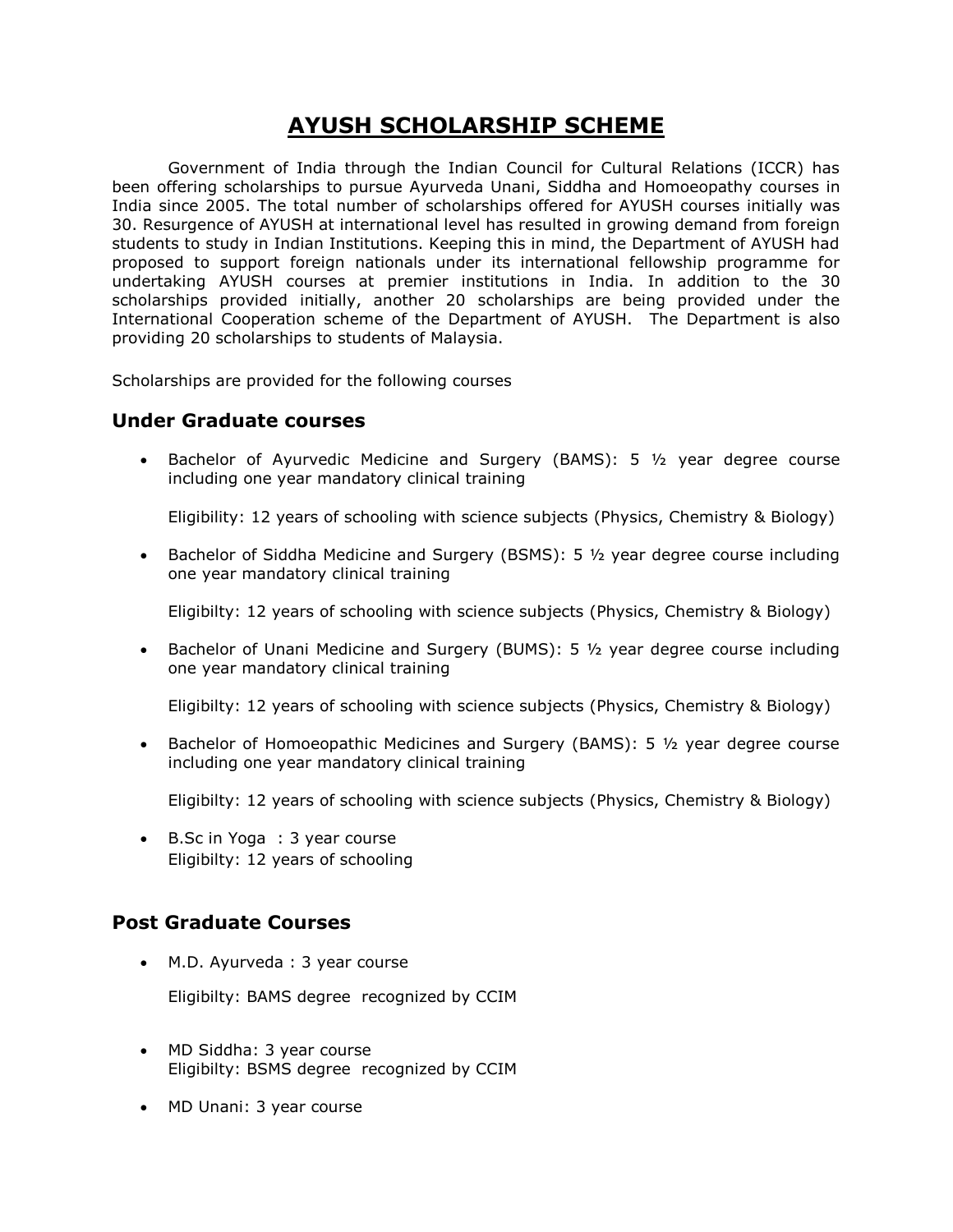Eligibilty: BUMS degree recognized by CCIM

(It may be noted that amongst foreign universities only degrees of Sri Lankan Universities i.e. BAMS and BUMS from Institute of Indigenous medicine, University, of Colombo, Sri Lanka and BSMS from University of Jaffna, Sri Lanka are recognized by CCIM)

• MD Homoeopathy: 3 year course Eligibilty: BHMS degree recognized by CCH

(It may be noted that only the UG degrees of Indian Universities are recognized by CCH)

#### **Ph.D. Courses**

Ph.D in Ayurveda: 3 years course

Eligibilty: MD (Ayurveda) degree recognized by CCIM

#### **Procedure for application**

ICCR sends the offer letter for scholarships to Indian Missions abroad. Offer of scholarships are advertised by the Indian Missions in countries where the scholarships are offered. Application forms for scholarships are available with the Indian missions. Interested students are required to submit six complete sets of applications forms at the Missions. Applications should be properly filled- up and sent with complete supporting document. Certified copies of all documents should be accompanied with English transitions, a syllabus of the qualifying examination should be enclosed with the application.

#### **Selection procedure**

Applications from the desirous foreign nationals received by the Indian Diplomatic Missions concerned are scrutinized and forwarded by them to ICCR for selection and placement. ICCR, however, does not consider applications which are received directly from the candidates. ICCR in-turn forwards the application to the Universities/educational institutions who have their own eligibility criteria. A scholarship is awarded only when the admission is confirmed by ICCR. Thereafter appropriate visas are issued by the Missions.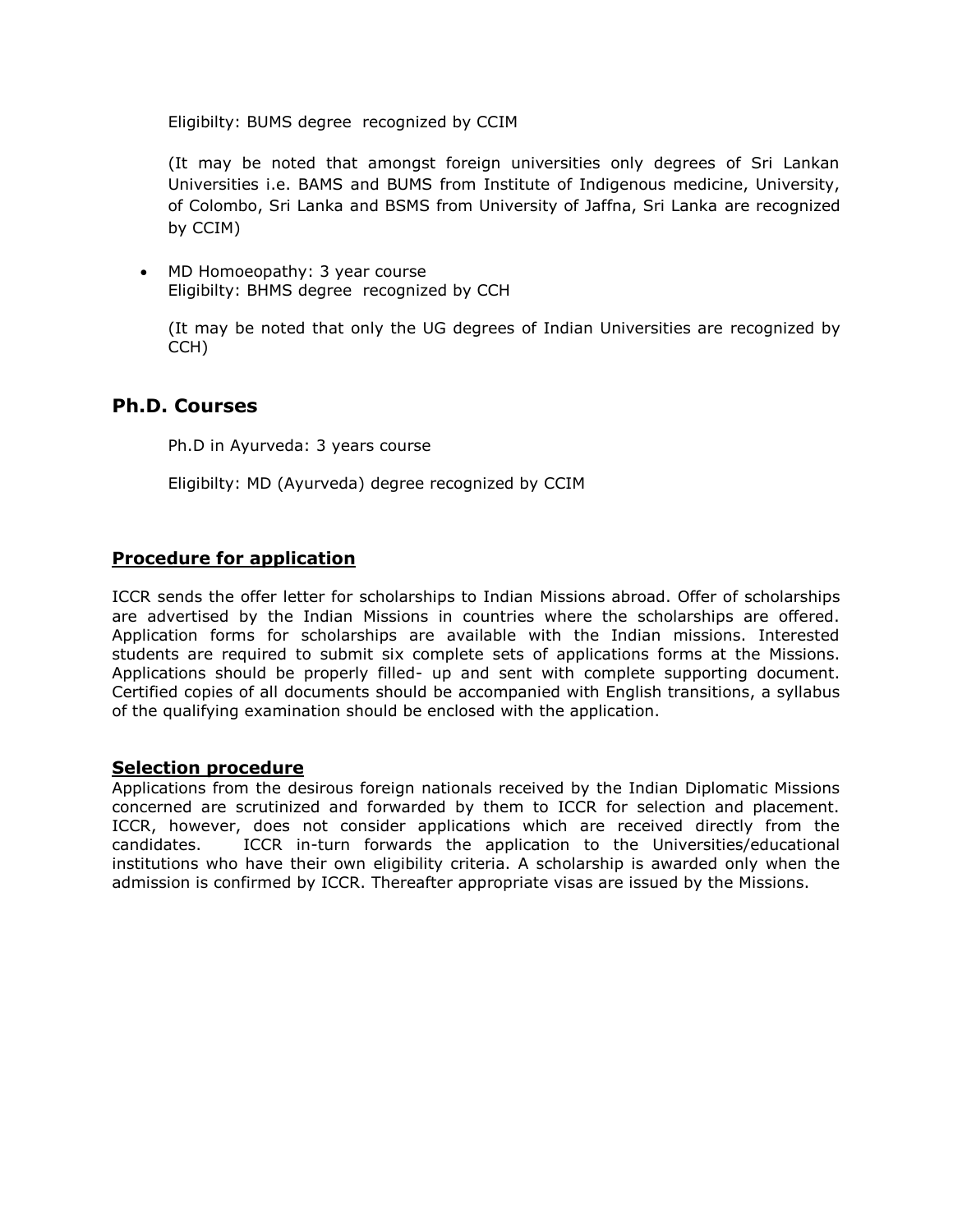# **Financial Terms and conditions of AYUSH scholarship under Scheme for Promotion of International Cooperation in AYUSH**

| <b>Courses</b>                                                | <b>Scholarships Rates</b> |
|---------------------------------------------------------------|---------------------------|
|                                                               | (in Rupees)               |
| <b>LIVING ALLOWANCE (STIPEND)</b>                             |                           |
|                                                               |                           |
| Undergraduate & Diploma                                       | 8,000/-P.M.               |
| <b>MD</b>                                                     |                           |
| <b>First Year</b>                                             | $15,800+DA$               |
| <b>Second Year</b><br>Third Year                              | $16,950+DA$               |
|                                                               | $18,080+DA$               |
| Ph.D.                                                         |                           |
| a) First Year                                                 | $18,702 + DA$             |
| b) Second year                                                | $19,323+DA$               |
| <b>CONTINGENT GRANT</b>                                       |                           |
| Under-graduate & Diploma                                      | 4,500/- pa                |
| Ph.D. Course/ MD/ MS                                          | $12,000$ /-pa             |
| <b>HOUSE RENT ALLOWANCE</b>                                   |                           |
| a) in cities of Delhi, Bangalore, Kolkata,                    | 3,500/p.m.                |
| Chennai, Mumbai, Hyderabad & Pune                             |                           |
| b) In other cities                                            | 3,000/ P.M.               |
| <b>Tuition Fee/ Other Compulsory fee</b>                      | As per actual             |
| <b>THESIS AND DISSERTATION EXPENSES</b>                       |                           |
| For Ph. D. Scholar                                            | $10,000/$ -               |
| For MD/MS and other courses required<br>submission of project | $7,000/-$                 |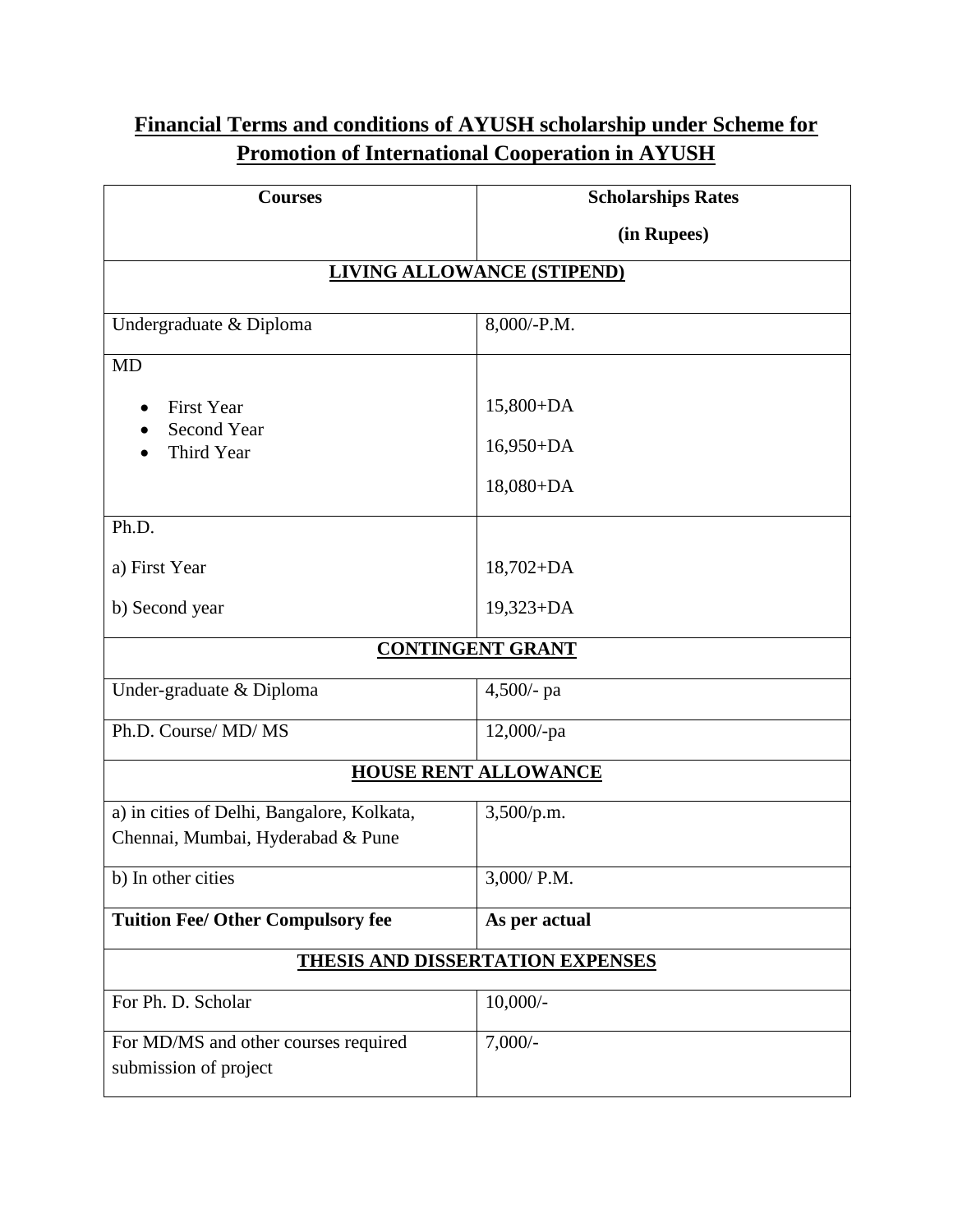| FAMILY ALLOWANCE (to be provided to students who are staying in India with their |                                                                                                                                                                                                                                                                                      |
|----------------------------------------------------------------------------------|--------------------------------------------------------------------------------------------------------------------------------------------------------------------------------------------------------------------------------------------------------------------------------------|
| families)                                                                        |                                                                                                                                                                                                                                                                                      |
| Ph.D. Course/ MD/ MS courses                                                     | Rs. 10,000/pm                                                                                                                                                                                                                                                                        |
| <b>To and Fro AIRFARE</b>                                                        |                                                                                                                                                                                                                                                                                      |
| For all courses                                                                  | Provided to all students every year for travel<br>from the capital of their country<br>to<br>international airport nearest to the Institute in<br>India. In case of Ph.D./MD scholars airfare on<br>the above pattern will also be provided to the<br>spouse and dependent children. |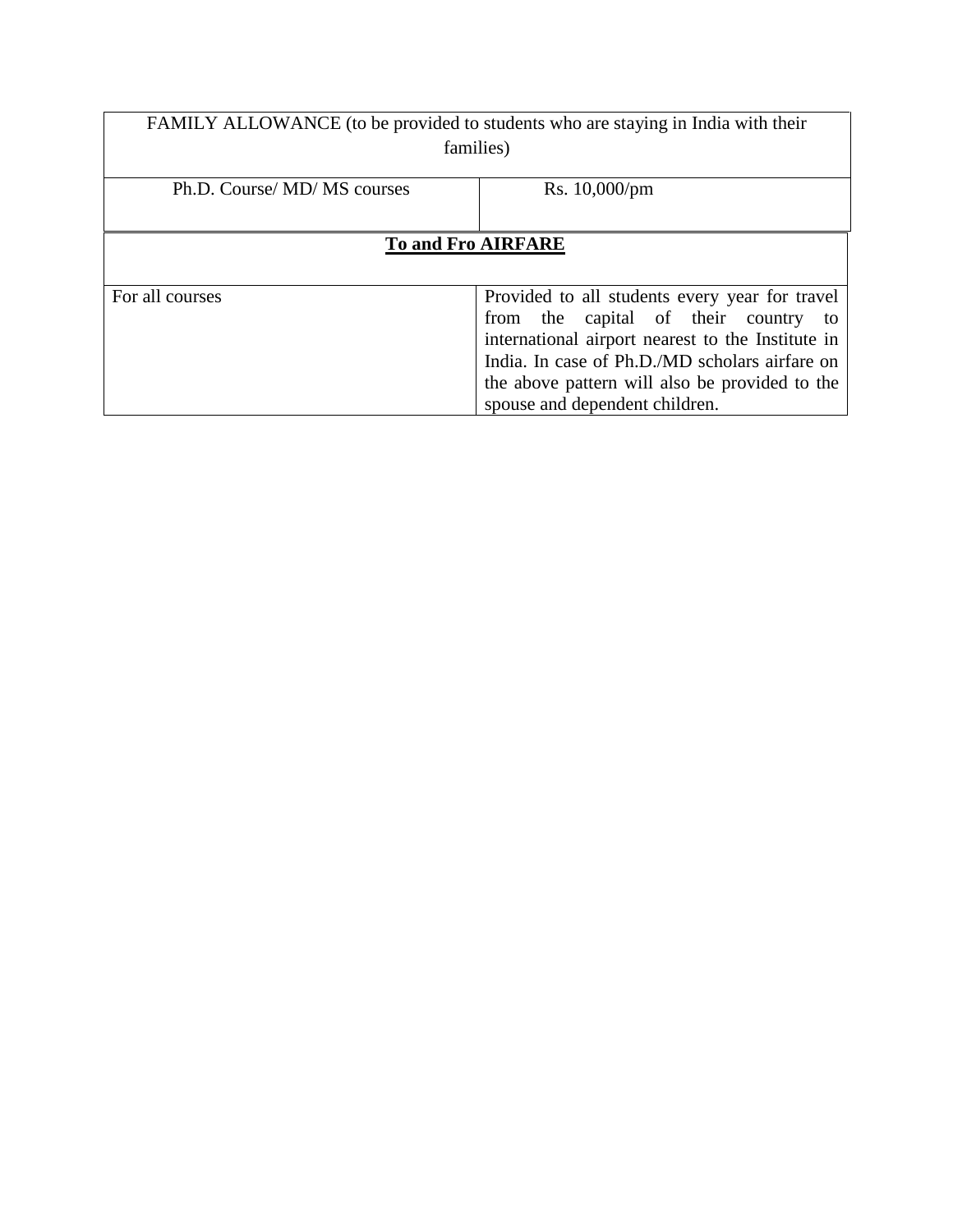#### **Ayurveda**

This "science of Life" (*Ayu* +*Veda*) takes an integrated view of the physical, mental, spiritual and social aspects of human beings, each impinging on the others. Ayurveda was referred to in the Vedas (*Rigveda* and *Atharvveda)* and around 1000 B.C. the knowledge of Ayurveda was comprehensively documented in Charak Samhita and Sushrutha Samhita. According to Ayurveda, health is considered as a pre-requisite for achieving the goals of life - *Dharmas, Arth, Kama* and *Moksha* (Salvation) and all objects and living bodies are composed of five basic elements, the Pancha Mahabhootas, namely: *Prithvi* (earth), *Jal* (water), *Agni* (fire), *Vayu* (air) and *Akash* (ether). The philosophy of Ayurveda is based on the fundamental harmony between universe and man, a healthy balance between macrocosm and the microcosm. Ayurveda believes in the theory of Tridosha: Vata (ether + air), Pitta (fire) and Kapha (earth  $+$  water). These three 'Doshas' are physiological entities in living beings. The mental characters of men are described by Satva, Rajas and Tamas. Ayurveda aims to keep these structural and functional entities in a state of equilibrium which signifies good health (Swastha). Any imbalance due to internal or external factors causes disease and the treatment consists of restoring the equilibrium through various techniques, procedures, regimen, diet and medicine.

The treatment in the Ayurveda system is holistic and individualized having two components; preventive and curative. The preventive aspect of Ayurveda is called Svasth-Vritt and includes personal hygiene, regular daily and seasonal regimen, appropriate social behaviour and Rasayana Sevana, i.e., use of rejuvenative materials/food and rasayana drugs. The curative treatment consists of three major categories of procedures, Aushadhi(drugs), Anna(diet) and Vihara (exercises and general mode of life). Ayurveda largely uses plants as raw materials for the manufacture of drugs, though materials of animal, marine origin, metals and minerals are also used. Ayurvedic medicines are safe and have little or no known adverse side-effects.

Ayurveda developed into eight distinct specialities, i.e., Kayachikitsa (Internal Medicine), Kaumar Bhritya (Pediatrics), Graha Chikitsa (Psychiatry), Shalakya (Eye and ENT), Shalya Tantra (Surgery), Visha-Tantra (Toxicology), Rasayana (Geriatrics) and Vajikarna (Science of virility). During the last 50 years of development in the teaching and training in Ayurveda, twenty two specialties have now been developed. These are Ayurveda Sidhanta (Fundamental Principles of Ayurveda), Ayurveda Samhita, Rachna Sharira (Anatomy), Kriya Sharira (Physiology), Dravya Guna Vigyan (Materia Medica and Pharmacology), Ras-Shashtra (Pharmaceuticals using minerals and metals), Bhaishajya Kalpana (Pharmaceuticals), Kaumar Bhritya - Bala Roga (Pediatrics), Prasuti -Tantra evum Stri Roga (Obstetrics and Gynaecology), Swasth-Vritta (Social and Preventive Medicine), Kayachiktisa (Internal Medicine), Rog Nidan avum Vikriti Vigyan (Pathology), Shalya Tantra (Samanya)(Surgery), Salya Tantra – Kshar Karma avum Anushastra Karma (Kshars Karma and Para-surgical procedure), Shalakya Tantra -Netra Roga, Shalakya Tantra – Shiro-Nasa-Karna Avum Kantha Roga (ENT), Shalakya Tantra – Danta Avum Mukha Roga (Dentistry),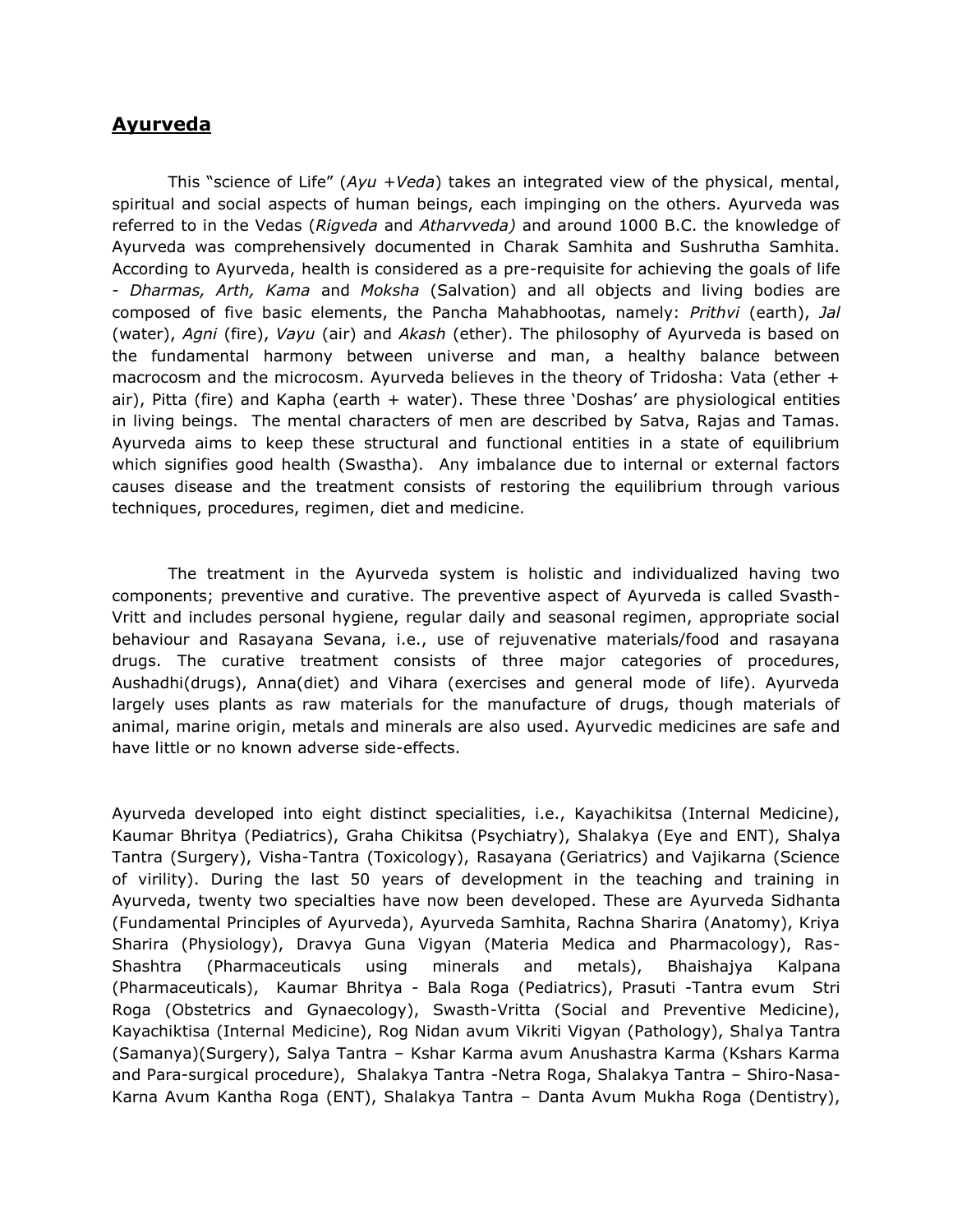Manovigyana avum Manas Roga (Psychiatry), Panchakarma, Agad Tantra avum Vidhi Vaidyaka (Toxicology and Jurisprudence), Sangyaharana (Anaesthesiology) and Chhaya avum Vikiran Vigyan (Radiology).

Ayurveda provides a host of treatments for complex diseases, and the traditional and time-tested systems of Ayurveda for holistic healing are available around the country. During recent years, Kshar Sutra and Panchkarma have become popular among the public. Panchakarma is a unique therapeutic procedure for the radical elimination of diseasecausing-factors and to maintain the equilibrium of doshas. The Panchakarma therapy reduces the chances of recurrence of the disease and promotes positive health by rejuvenating the vital body systems. Kshar Sutra is an Ayurvedic para-surgical intervention using a medicated thread, which is extremely effective in the treatment of fistula-in-ano and conditions which demand gradual excision of overgrown soft tissues like polyps, warts, non healing chronic ulcers and sinuses and papillae without the need of hospitalization, antibiotics or anesthesia.

#### **Unani**

The Unani System of Medicine, which originated in Greece and passed through many countries before establishing itself in India during the medieval period, is based on wellestablished knowledge and practices relating to the promotion of positive health and prevention of diseases. The Unani System has grown out of the fusion of the traditional knowledge of ancient civilizations like Egypt, Arabia, Iran, China, Syria and India. The system of medicine was documented in Al-Qanoon, a medical Bible, by Sheikh Bu-Ali Sina (Avicena) (980-1037 AD), and in Al-Havi by Razi (850-923 AD) and in many other books written by the Unani physicians. The Unani system is based on the Humoral theory i.e., the presence of blood, phlegm, yellow bile and black bile in a person. The temperament of a person can accordingly be sanguine, phlegmatic, choleric and melancholic depending on the presence and combination of humors. According to Unani theory, the humors and medicinal plants themselves are assigned temperaments. Any change in quantity and quality of the humors, brings about a change in the status of the health of the human body. A proper balance of humors is required for the maintenance of health.

Treatment in Unani consists of three components, namely, preventive, promotive and curative. Unani system of Medicine has been found to be efficacious in conditions like Rheumatic Arthritis, Jaundice, Filariasis, Eczema, Sinusitis and Bronchial Asthma. For the prevention of disease and promotion of health, the Unani System emphasizes six essentials (Asbab-e-Sitta Zarooria):- (a) pure air (b) food and water (c) physical, movement and rest (d) psychic movement and rest (e) sleep and wakefulness and (f) retention of useful materials and evacuation of waste materials from the body. There are four forms of treatment in Unani medicine - Pharmacotherapy, Dietotherapy, Regimental Therapy and Surgery. Regimental therapy (Ilaj Bid Tadbir) is a special technique/ physical method of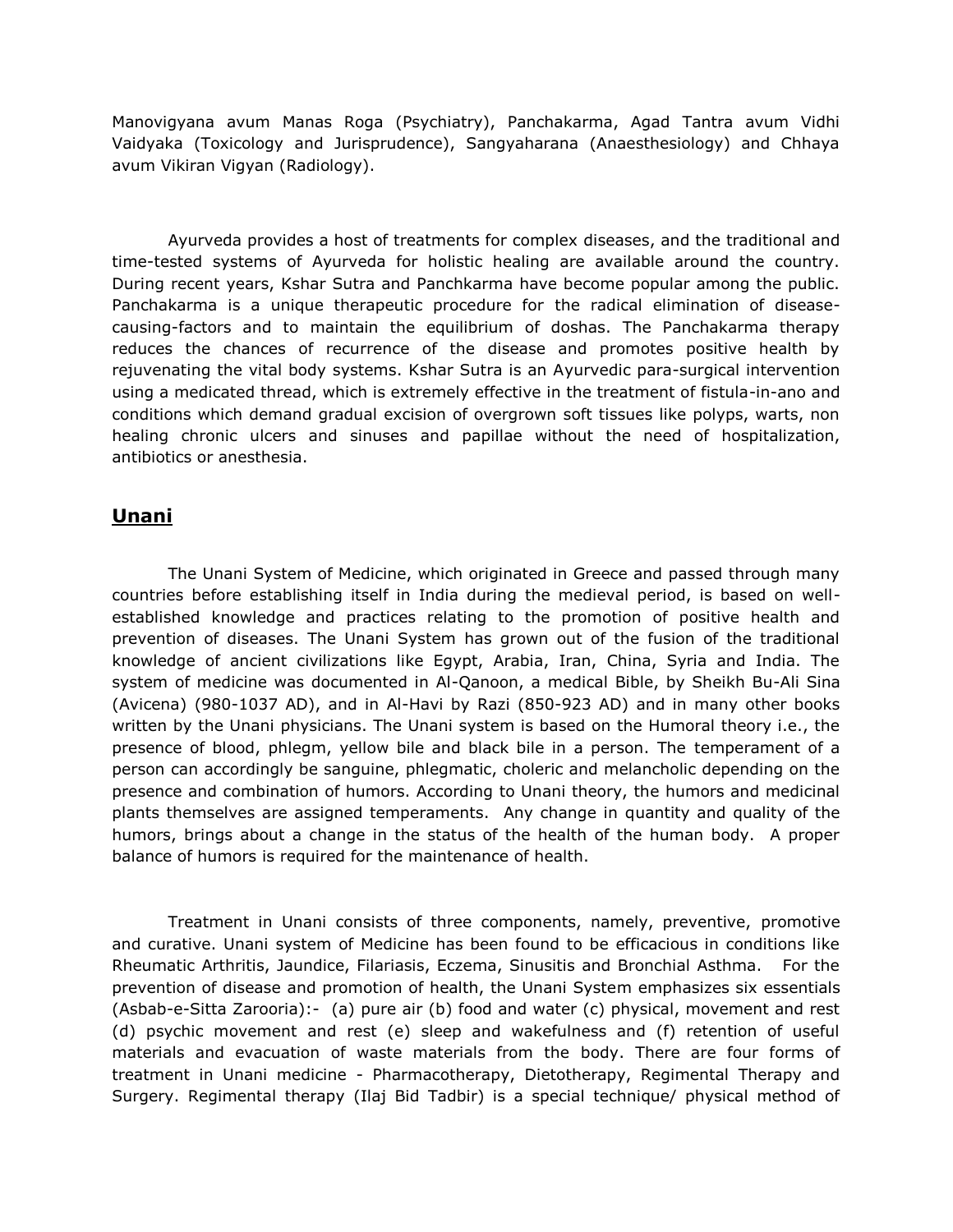treatment to improve the constitution of body by removing waste materials and improving the defense mechanism of the body and protect health. The Unani system of medicine offers various methods of treatment which are used for specific and complicated diseases. It emphasizes the use of naturally occurring, mostly herbal, medicines and also uses some medicines of animal, marine and mineral origin.

During the last 50 years, seven Post graduate specialties have been developed (i) Kulliyat (Fundamentals of Unani System of Medicine) (ii) Ilmul Adviya (Pharmacology) (iii) Amraz-e-Niswan (Gynaecology) (iv) Amraz-e-Atfal (Paediatrics) (v) Tahafuzzi-wa-Samaji-Tib (Social and Preventive Medicine) (vi) Moalejat (Medicine) and (vii) Jarahiyat (Surgery). National Institute of Unani Medicine is established in Bangalore to impart good P.G. education in Unani System.

### **Siddha**

The Siddha System is one of the oldest systems of medicine in India and is practiced in the Tamil speaking parts of India and abroad. The term Siddha means 'achievements' and Siddhars were saintly persons who achieved 'results' in medicine. Eighteen Siddhars were said to have contributed towards the development of this medical system. Siddha literature is in Tamil and it is largely therapeutic in nature.

The Siddha system of Medicine emphasizes that medical treatment is oriented not merely to disease but has to take into account the patient, the environment, age, sex, race, habits, mental frame, habitat, diet, appetite, physical condition, physiological constitution, etc. This means the treatment has to be individualistic and ensures a low probability of incorrect diagnosis or treatment. The diagnosis of diseases in Siddha involves identifying its causes through the examination of pulse, urine, eyes, study of voice, colour of body, tongue and the status of the digestive system. The system has developed a rich and unique treasure house of drug knowledge in which use of metals and minerals is liberally made. Siddha medicines containing mercury, silver, arsenic, lead and sulphur have been found to be effective in treating certain infectious diseases including venereal diseases. The Siddha system is effective in treating chronic cases of liver, skin diseases especially "Psoriasis", rheumatic problems, anemia, prostate enlargement, bleeding piles and peptic ulcer.

During the last four decades, there has been continuous development in Siddha medical education and this has led to the establishment of the National Institute of Siddha at Chennai an apex institute having six specialties in post-graduate teaching and training. These are Maruthuvam (General Medicine), Sirappu Maruthuvam (Special Medicine), Kuzhanthai Maruthuvam (Paediatrics), Gunapadam (Pharmacology), Noi Nadal (Pathology) and Nanju Nool and Maruthuva Neethinool (Toxicology).

#### **Homoeopathy**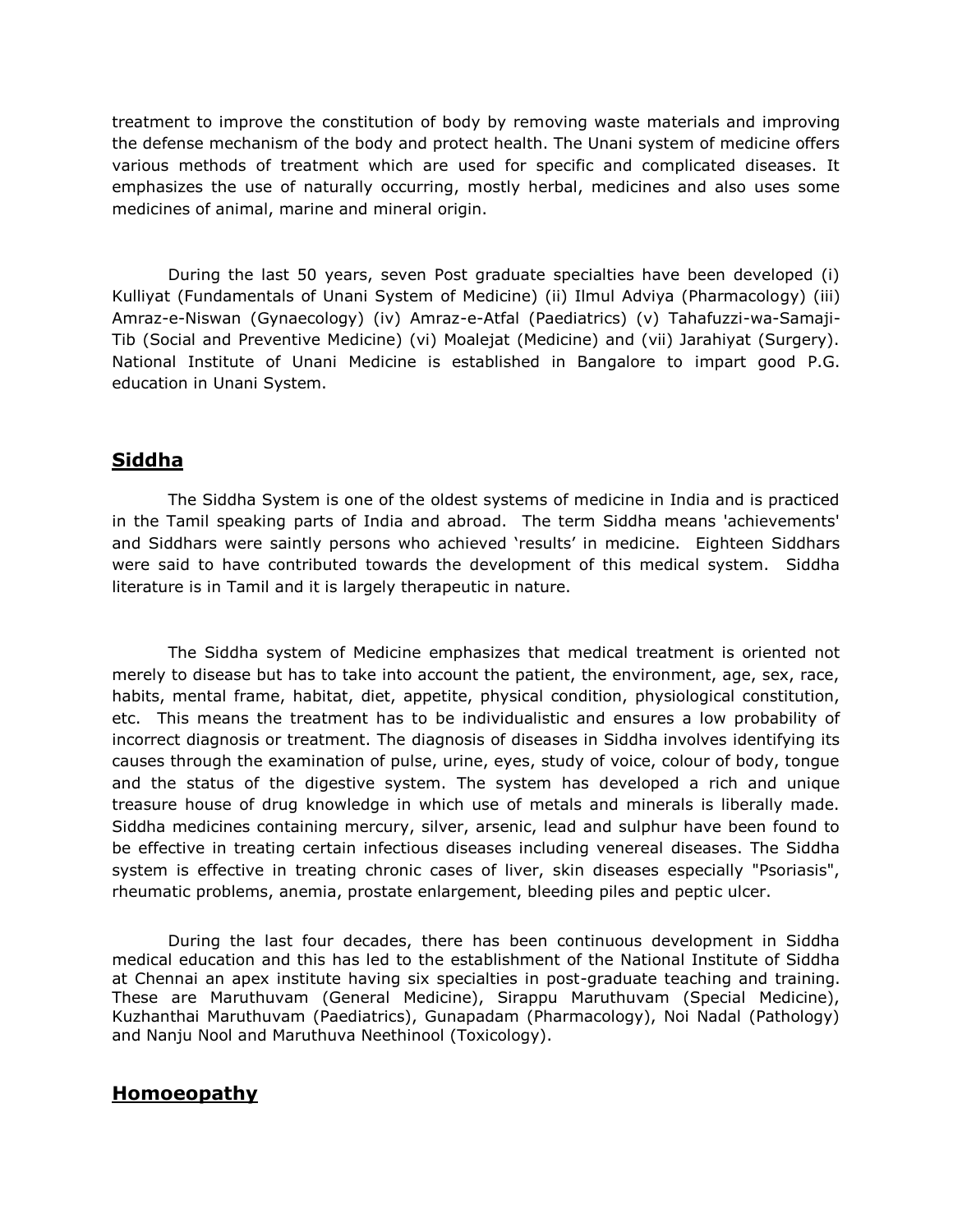Homoeopathy was brought into India around 1810 A.D. by European missionaries and received official recognition by a resolution passed by the Constituent Assembly in 1948 and then by the Parliament.

Homoeopathy is a method of treating diseases by administering drugs which have been experimentally proved to possess the power to produce similar symptoms on healthy human beings. Treatment in Homoeopathy, which is holistic in nature, focuses on an individual's response to a specific environment. Homoeopathic medicines are prepared mainly from natural substances such as plant products, minerals and from animal sources. Homoeopathic medicines do not have any toxic, poisonous or side effects. Homoeopathic treatment is economical as well and has a very broad public acceptance.

Homoeopathy has its own areas of strength in therapeutics and it is particularly useful in treatment for allergies, autoimmune disorders and viral infections. Many surgical, gynaecological and obstetrical and paediatric conditions and ailments affecting the eyes, nose, ear, teeth, skin, sexual organs etc. are amenable to homoeopathic treatment. Behavioral disorders, neurological problems and metabolic diseases can also be successfully treated by Homoeopathy. Homoeopathy can also be useful for de-addiction from drugs, tobacco and alcohol. Apart from the curative aspects, Homoeopathic medicines are also used in preventive and promotive health care. In recent times, there is an emergence of interest in the use of Homoeopathic medicines in veterinary care, agriculture, dentistry, etc. Homoeopathic medical education has developed in seven specialties in post-graduate teaching, which are Materia Medica, Organon of Medicine, Repertory, Practice of Medicine, Paediatrics, Pharmacy and Psychiatry.

# **Yoga**

Yoga is a discipline to improve or develop one's inherent power in a balanced manner. It offers the means to attain complete self-realisation. The literal meaning of the Sanskrit word Yoga is 'Yoke'. Yoga can therefore be defined as a means of uniting the individual spirit with the universal spirit of God. According to Maharishi Patanjali, Yoga is the suppression of modifications of the mind.

Yoga is universal in character for practice and application irrespective of culture, nationality, race, caste, creed, sex, age and physical condition. Without practice, no one can experience the utility of Yogic techniques nor can realise of its inherent potential. Only regular practice (sadhana) creates a pattern in body and mind to uplift them. It requires keen desire on the part of the practitioner to experience the higher states of consciousness through training the mind and refining the gross consciousness.

Yoga is an evolutionary process in the development of human consciousness. All paths of Yoga (Japa, Karma, Bhakti etc.) have healing potential to shelter out the effects of pains. However, one especially needs proper guidance from an accomplished exponent, who has already treaded the same track to reach the ultimate goal. The particular path is to be chosen very cautiously in view of his aptitude either with the help of a competent counselor or consulting an accomplished Yogi.